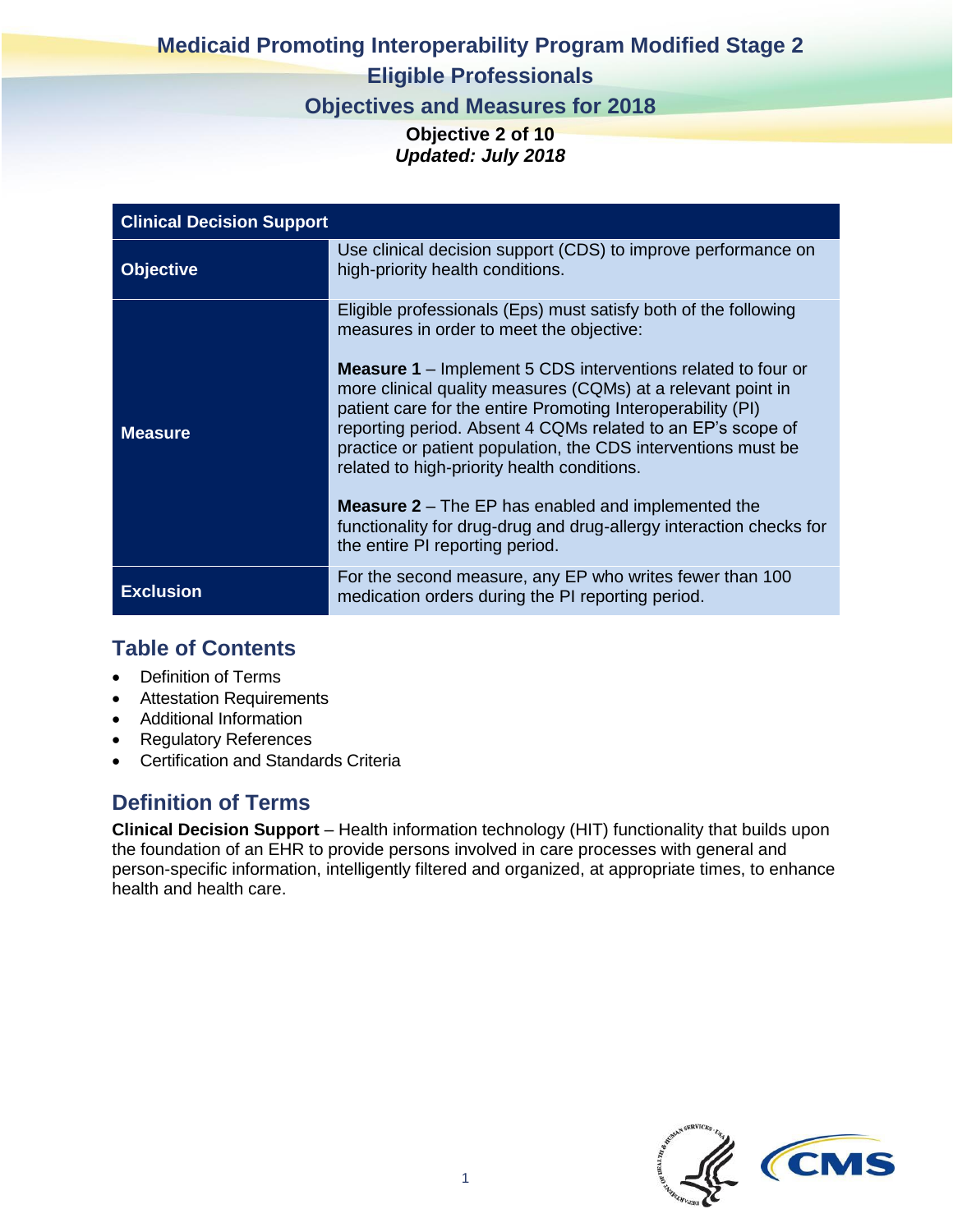# **Medicaid Promoting Interoperability Program Modified Stage 2**

#### **Eligible Professionals**

**Objectives and Measures for 2018**

**Objective 2 of 10** *Updated: July 2018*

#### **Attestation Requirements**

YES/NO/EXCLUSION

#### **MEASURE 1:**

• EPs must attest YES to implementing 5 CDS interventions related to 4 or more CQMs at a relevant point in patient care for the entire PI reporting period.

#### **MEASURE 2:**

• EPs must attest YES to enabling and implementing the functionality for drug-drug and drugallergy interaction checks for the entire PI reporting period.

#### **EXCLUSION:**

• For the second measure, any EP who writes fewer than 100 medication orders during the PI reporting period.

### **Additional Information**

- If there are limited CQMs applicable to an EP's scope of practice, the EP should implement CDS interventions that he or she believes will drive improvements in the delivery of care for the high-priority health conditions relevant to their specialty and patient population.
- Drug-drug and drug-allergy interaction alerts are separate from the 5 CDS interventions and do not count toward the 5 required for this first measure.

#### **Regulatory References**

- This objective may be found in Section 42 of the code of the federal register at 495.22 (e)(2)(i) and (ii). For further discussion please see [80 FR 62795.](https://www.federalregister.gov/articles/2015/10/16/2015-25595/medicare-and-medicaid-programs-electronic-health-record-incentive-program-stage-3-and-modifications#h-64)
- In order to meet this objective and measure, an EP must use the capabilities and standards of CEHRT at 45 CFR 170.314(a)(8) and (a)(2).

### **Certification Standards and Criteria**

Below is the corresponding certification and standards criteria for electronic health record technology that supports achieving the meaningful use of this objective.

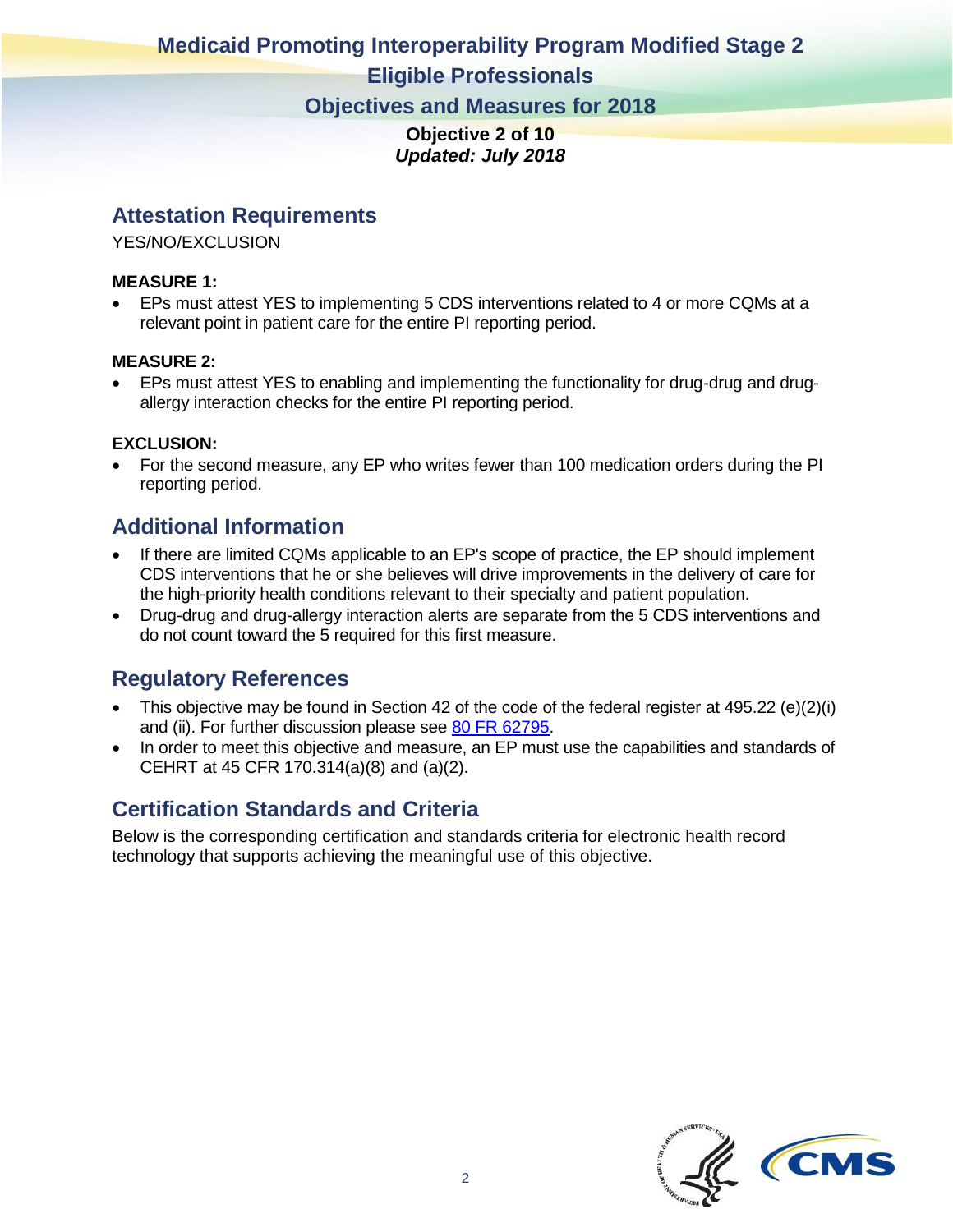# **Medicaid Promoting Interoperability Program Modified Stage 2**

## **Eligible Professionals**

**Objectives and Measures for 2018**

**Objective 2 of 10** *Updated: July 2018*

| <b>Certification Criteria</b>               |                                                                                                                                                                                                                                                                                                                                                                                                                                                                                                                                                                                                                                                                                                                                                                                                                                                                                                                                                                                                                                                                                                                                                         |  |
|---------------------------------------------|---------------------------------------------------------------------------------------------------------------------------------------------------------------------------------------------------------------------------------------------------------------------------------------------------------------------------------------------------------------------------------------------------------------------------------------------------------------------------------------------------------------------------------------------------------------------------------------------------------------------------------------------------------------------------------------------------------------------------------------------------------------------------------------------------------------------------------------------------------------------------------------------------------------------------------------------------------------------------------------------------------------------------------------------------------------------------------------------------------------------------------------------------------|--|
|                                             | (i) Evidence-based decision support interventions. Enable a<br>limited set of identified users to select (i.e., activate) one or more<br>electronic CDS interventions (in addition to drug-drug and drug-<br>allergy contraindication checking) based on each one and at<br>least one combination of the following data:<br>(A) Problem list;<br>(B) Medication list;<br>(C) Medication allergy list;<br>(D) Demographics;<br>(E) Laboratory tests and values/results; and<br>(F) Vital signs.<br>(ii) Linked referential CDS.<br>(A) EHR technology must be able to:<br>(a) Electronically identify for a user diagnostic and therapeutic<br>reference information; or<br>(b) Electronically identify for a user diagnostic and therapeutic<br>reference information in accordance with the standard specified<br>at $\S$ 170.204(b) and the implementation specifications at $\S$<br>170.204 (b)(1) or (2).                                                                                                                                                                                                                                           |  |
| §170.314(a)(8) Clinical<br>decision support | (B) For paragraph (a)(8)(ii)(A) of this section, EHR technology<br>must be able to electronically identify for a user diagnostic or<br>therapeutic reference information based on each one and at<br>least one combination of the following data referenced in<br>paragraphs (a)(8)(i)(A) through (F) of this section:<br>(iii) CDS configuration.<br>(A) Enable interventions and reference resources specified in<br>paragraphs (a)(8)(i) and (ii) of this section to be configured by a<br>limited set of identified users (e.g., system administrator) based<br>on a user's role.<br>(B) EHR technology must enable interventions to be<br>electronically triggered:<br>(a) Based on the data referenced in paragraphs $(a)(8)(i)(A)$<br>through (F) of this section.<br>(b) When a patient's medications, medication allergies, and<br>problems are incorporated from a transition of care/referral<br>summary received pursuant to paragraph (b)(1)(iii) of this<br>section.<br>(c) Ambulatory setting only. When a patient's laboratory tests<br>and values/results are incorporated pursuant to paragraph<br>$(b)(5)(i)(A)(1)$ of this section. |  |

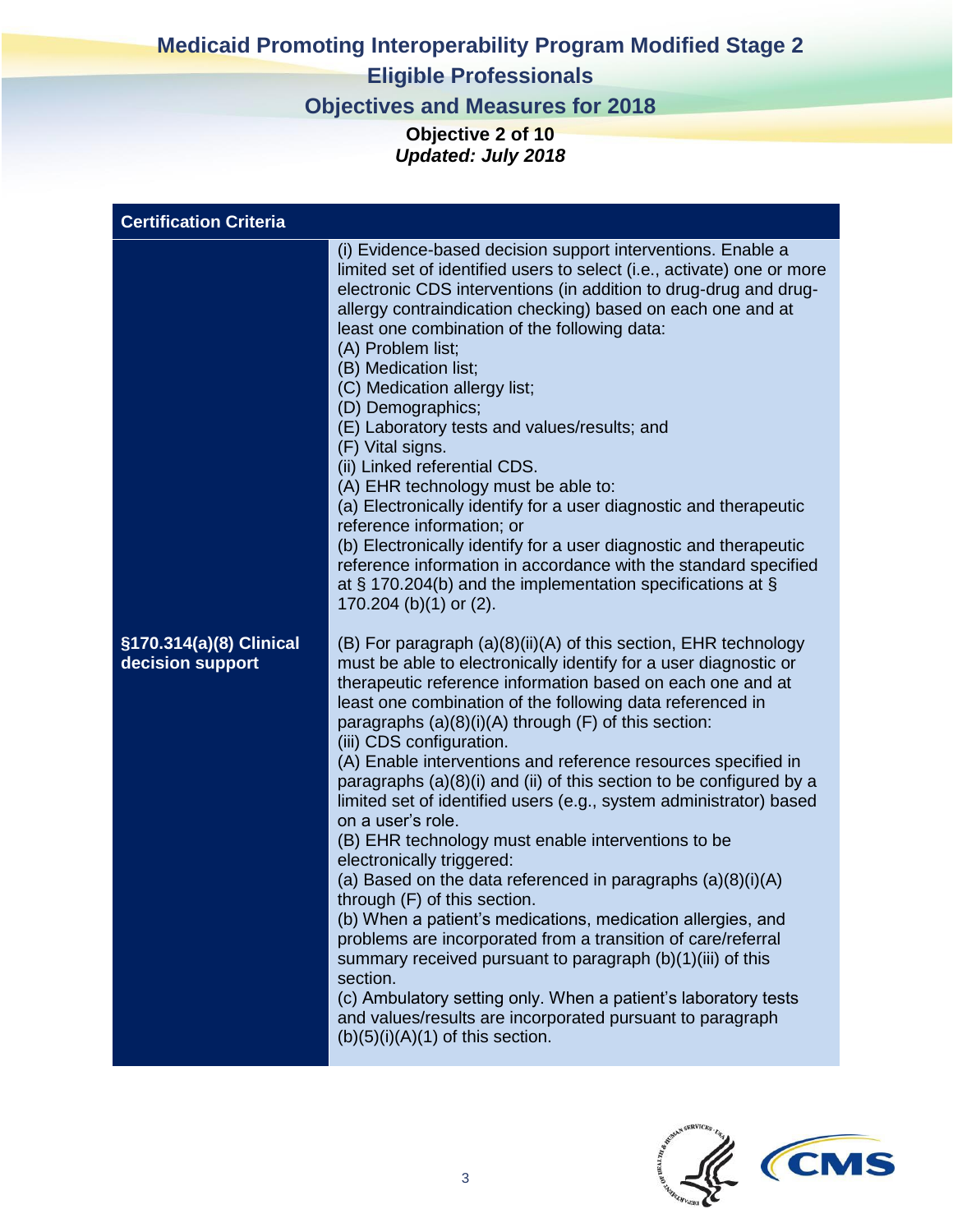## **Medicaid Promoting Interoperability Program Modified Stage 2 Eligible Professionals**

## **Objectives and Measures for 2018**

#### **Objective 2 of 10** *Updated: July 2018*

| 170.314 (a)(2) Drug-<br>drug, drug-allergy<br>interaction checks    | (iv) Automatically and electronically interact. Interventions<br>triggered in accordance with paragraphs (a)(8)(i) through (iii) of<br>this section must automatically and electronically occur when a<br>user is interacting with EHR technology.<br>(v) Source attributes. Enable a user to review the attributes as<br>indicated for all CDS resources:<br>(A) For evidence-based decision support interventions under<br>paragraph (a)(8)(i) of this section:<br>(a) Bibliographic citation of the intervention (clinical<br>research/guideline);<br>(b) Developer of the intervention (translation from clinical<br>research/guideline);<br>(c) Funding source of the intervention development technical<br>implementation; and<br>(d) Release and, if applicable, revision date(s) of the intervention<br>or reference source.<br>For linked referential CDS in paragraph $(a)(8)(ii)$ of this section<br>and drug-drug, drug-allergy interaction checks in paragraph(a)(2)<br>of this section, the developer of the intervention, and where<br>clinically indicated, the bibliographic citation of the intervention<br>(clinical research/guideline).<br>(i) Interventions. Before a medication order is completed and<br>acted upon during computerized provider order entry (CPOE),<br>interventions must automatically and electronically indicate to a<br>user drug-drug and drug-allergy contraindications based on a<br>patient's medication list and medication allergy list.<br>(ii) Adjustments.<br>(A) Enable the severity level of interventions provided for drug-<br>drug interaction checks to be adjusted.<br>Limit the ability to adjust severity levels to an identified set of |
|---------------------------------------------------------------------|---------------------------------------------------------------------------------------------------------------------------------------------------------------------------------------------------------------------------------------------------------------------------------------------------------------------------------------------------------------------------------------------------------------------------------------------------------------------------------------------------------------------------------------------------------------------------------------------------------------------------------------------------------------------------------------------------------------------------------------------------------------------------------------------------------------------------------------------------------------------------------------------------------------------------------------------------------------------------------------------------------------------------------------------------------------------------------------------------------------------------------------------------------------------------------------------------------------------------------------------------------------------------------------------------------------------------------------------------------------------------------------------------------------------------------------------------------------------------------------------------------------------------------------------------------------------------------------------------------------------------------------------------------------------------------------------------------|
|                                                                     | users or available as a system administrative function.                                                                                                                                                                                                                                                                                                                                                                                                                                                                                                                                                                                                                                                                                                                                                                                                                                                                                                                                                                                                                                                                                                                                                                                                                                                                                                                                                                                                                                                                                                                                                                                                                                                 |
| <b>Standards Criteria</b>                                           |                                                                                                                                                                                                                                                                                                                                                                                                                                                                                                                                                                                                                                                                                                                                                                                                                                                                                                                                                                                                                                                                                                                                                                                                                                                                                                                                                                                                                                                                                                                                                                                                                                                                                                         |
| § 170.204(b) Reference<br>source                                    | HL7 Version 3 Standard: Context-Aware Retrieval Application<br>(Infobutton) (incorporated by reference in § 170.299).                                                                                                                                                                                                                                                                                                                                                                                                                                                                                                                                                                                                                                                                                                                                                                                                                                                                                                                                                                                                                                                                                                                                                                                                                                                                                                                                                                                                                                                                                                                                                                                   |
| § 170.204 (b)(1) or (2).<br><b>Implementation</b><br>specifications | HL7 Version 3 Standard: Context-Aware Retrieval Application<br>(Infobutton) (incorporated by reference in § 170.299).<br>(1) Implementation specifications. HL7 Version 3<br>Implementation Guide: URL-Based Implementations of                                                                                                                                                                                                                                                                                                                                                                                                                                                                                                                                                                                                                                                                                                                                                                                                                                                                                                                                                                                                                                                                                                                                                                                                                                                                                                                                                                                                                                                                         |